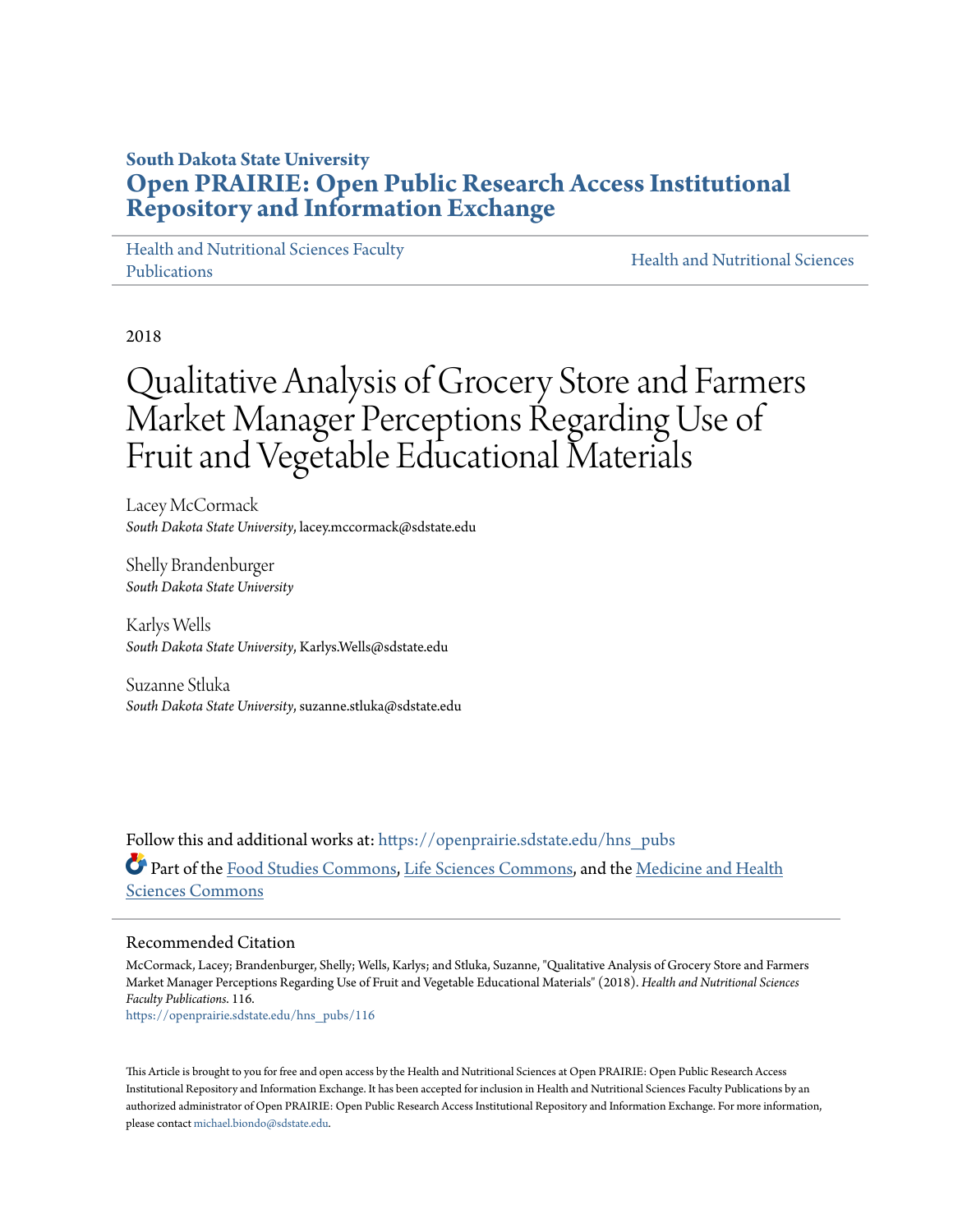## **Qualitative Analysis of Grocery Store and Farmers Market Manager Perceptions Regarding Use of Fruit and Vegetable Educational Materials**

**Lacey A. McCormack Shelly Brandenburger Karlys Wells Suzanne Stluka**  *South Dakota State University*

*The Pick it! Try it! Like it! (PTL) educational resource set, developed to display in grocery stores and farmers markets, teaches individuals how to shop for and prepare healthy fruit and vegetable dishes. Because program buy-in must be obtained from location managers before implementation occurs, the purpose of this study was to qualitatively examine the perceptions that grocery store and farmers market managers have regarding PTL implementation. Locations that requested PTL materials during 2013-14 were contacted and asked to answer 13 questions. Responses were analyzed using the content analysis method with themes generated and frequencies reported. Analyses examined manager perceptions for indications of buy-in to the PTL program or evidence of negative gatekeeper challenges to implementation. Overall, managers reported the PTL resource set as beneficial; however, barriers were identified which can be used in future program planning.*

*Keywords:* fruit, vegetable, nutrition education, gatekeeper, qualitative

## **Introduction**

While the benefits of fruit and vegetable consumption are widely known, adults are still falling short of meeting dietary recommendations. Data from the Behavioral Risk Factor Surveillance System indicate that 13.1% of adults in the United States are meeting recommendations for fruit consumption, while 8.9% are meeting recommendations for vegetable consumption (Moore & Thompson, 2015). In South Dakota (SD), those numbers are even lower, with only 10.3% and 6.8% of adults meeting fruit and vegetable recommendations, respectively (Moore & Thompson, 2015).

The *Pick It! Try It! Like It!* (PTL) educational resource set was designed for use in SNAP-Ed presentations and other direct education opportunities to address low fruit and vegetable

Direct correspondence to Lacey A. McCormack at Lacey.McCormack@sdstate.edu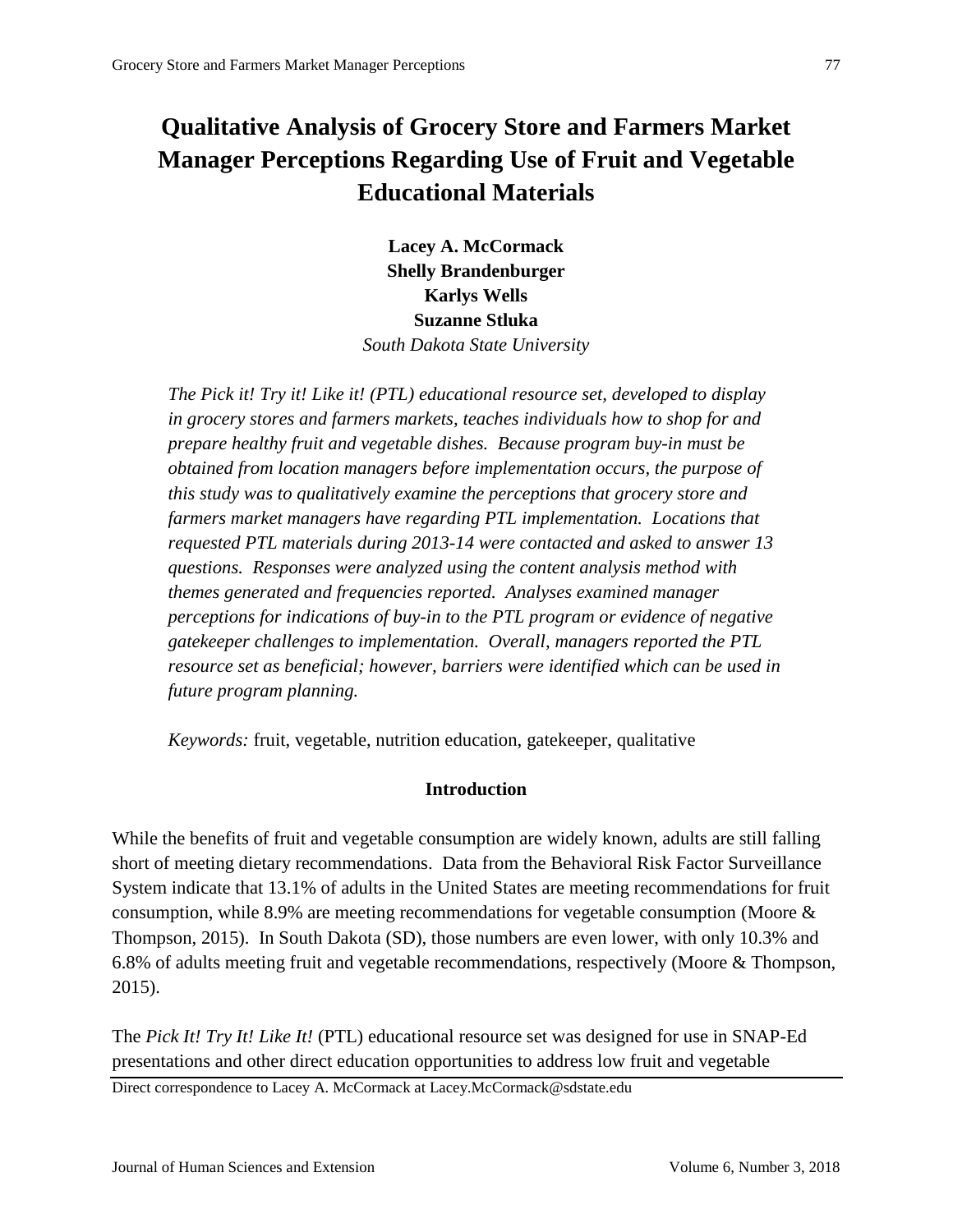consumption. The development of PTL was grounded in the ecological model with a goal of influencing personal behavior with increased knowledge and changed attitude. The program was designed to be provided in a familiar community setting, like a grocery store or farmers market. Other researchers have relied on this model, including Glanz and Yaroch (2004), who in their study of grocery stores and communities stated, "Ecological approaches offer promising strategies for health behavior change." Ecological influences include personal, social, and environmental factors, which make settings where people gather into potential implementation

sites (Glanz & Yaroch, 2004). Previous research on the PTL educational resource set indicates that the program is recognizable and may be associated with improved intake of some vegetables (Wells, Stluka, & McCormack, 2015).

There are, however, challenges to ecological-focused programs such as PTL. In *Creating Healthy Food and Eating Environments: Policy and Environmental Approaches*, Story, Kaphingst, Robinson-O'Brien, and Glanz (2008) indicated that "The study of environmental and policy influences on nutrition and eating behaviors is a new and growing science. Thus, there are few well-articulated theoretical models with related data to test the interactions among personal, social, and environmental factors. Little is known about the mechanisms and causal pathways by which specific environmental influences might interact with individual factors to influence eating behaviors. Furthermore, little research has been done on which aspects of the food environment are more influential than others or about the most feasible and effective interventions and policies to improve food environments in various populations. A lack of validated environmental measures also hampers the field. The challenge is to accelerate multilevel ecological research in this area." While research has made some progress in the area of influences on eating since this publication, there is still a lack of evidence on how to best reach consumers with environmentally-focused approaches.

Some interventions aiming to increase fruit and vegetable consumption in adults have targeted places where these foods can be purchased – namely supermarkets and grocery stores. A systematic review published in 2013 highlighted results from 33 studies (22 published in the United States) that assessed the impact of interventions in these settings, focusing on the intervention strategy (i.e., point-of-purchase information, pricing, increased availability of healthy foods, promotion/advertising) and the impact of the intervention on dietary and other outcomes (i.e., awareness/use, sales data, customer knowledge/beliefs, preferences, intentions) (Escaron, Meinen, Nitzke, & Martinez-Donate, 2013). Evidence for the effectiveness of each type of strategy varied, and overall, the authors noted that there was limited evidence to support interventions in these settings actually impacting purchasing behavior. However, characteristics of the more successful programs included food displays, taste testing, and food preparation.

On the contrary, a review of 16 studies assessing purchases and consumer knowledge in small grocery store interventions indicated that there were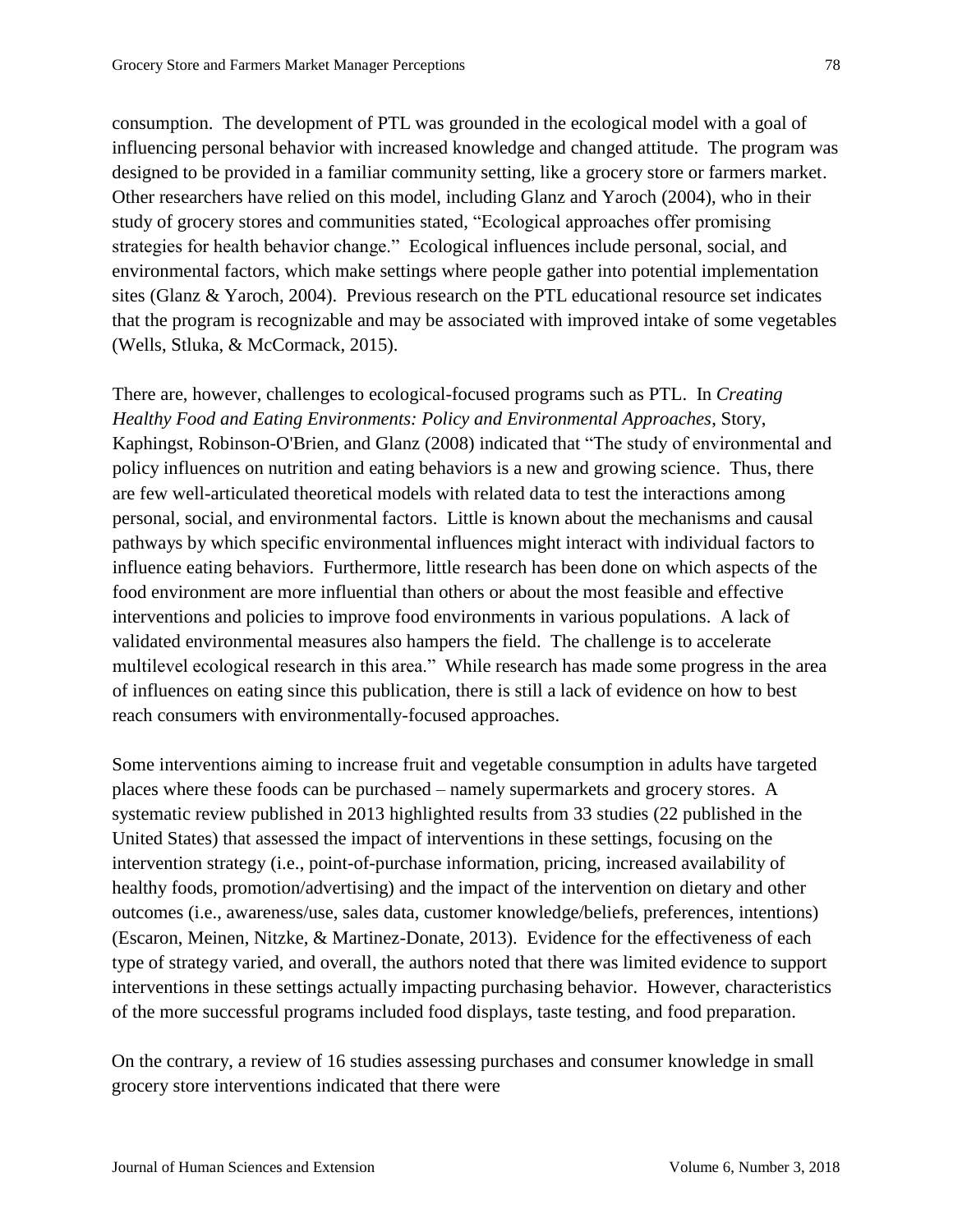consistent improvements across most of the trials in the availability and sale of healthy foods, the purchase and consumption of those foods, and consumer knowledge. Most of the trials that showed positive impact used multipronged strategies (food provision, infrastructure, and health communication) designed to improve both access to healthy foods (supply) and consumption of those foods (demand), thus demonstrating the need for combined environmental and behavioral approaches in small-store interventions (Gittelsohn, Rowan, & Gadhoke, 2012, p. 6).

These findings complement those from a study in SD, where a team of researchers from the Department of Health (DOH) and South Dakota State University (SDSU) surveyed a crosssection of grocers across the state  $(n = 45)$  about marketing strategies perceived to increase fruit and vegetable consumption among shoppers (Stluka, Zastrow, Zdorostov, Chang, & Skjonsberg, 2015). Grocers indicated that offering samples of locally-sold produce and in-store displays with "quick and easy" recipes and coupons were the top two marketing strategies that they believed could impact shopper consumption.

Despite the potential benefits of interventions like PTL in grocery stores or farmers markets and the perceived impacts of these types of strategies to increase fruit and vegetable consumption as noted by grocers, barriers to implementation still exist. Before programs or interventions can be implemented in locations that sell fruits and vegetables, management buy-is necessary. While researchers have examined the impact of supermarket- and grocery store-based interventions on adults' purchasing habits, few have assessed perceived benefits of or barriers to implementation of these interventions among managers (including produce managers) themselves.

A large study in California resulted in a score for food markets based on their advertising of healthful and unhealthful foods and the variety of produce displayed (Ghirardelli, Quinn, & Sugerman, 2011). While not connecting the presence of these factors to consumer health, the study provided a tool to compare initiatives as changes were made to the retail environment. Several conditions were noted as emerging issues since they were rarely found in the environment, including health promotion items around fruit and vegetable displays and nutrition information signage for fruits and vegetables. The conclusion was that the retail food environment is a focus of efforts to improve the quality of the local food supply and scoring of the store gives direction "to store owners to create healthier neighborhoods through the quality of the food available and the types of marketing cues present" (Ghirardelli et al., 2011).

However, concerns remain among grocery store owners and managers. Following 20 interviews conducted by Gravlee, Boston, Mitchell, Schultz, and Betterley (2014), issues related to healthy food access and the retail food environment noted by grocers included making sales a priority, perceiving low customer demand for fresh produce, storing and selling perishable foods, the needing to provide evidence that store-based interventions will produce sales, and countering the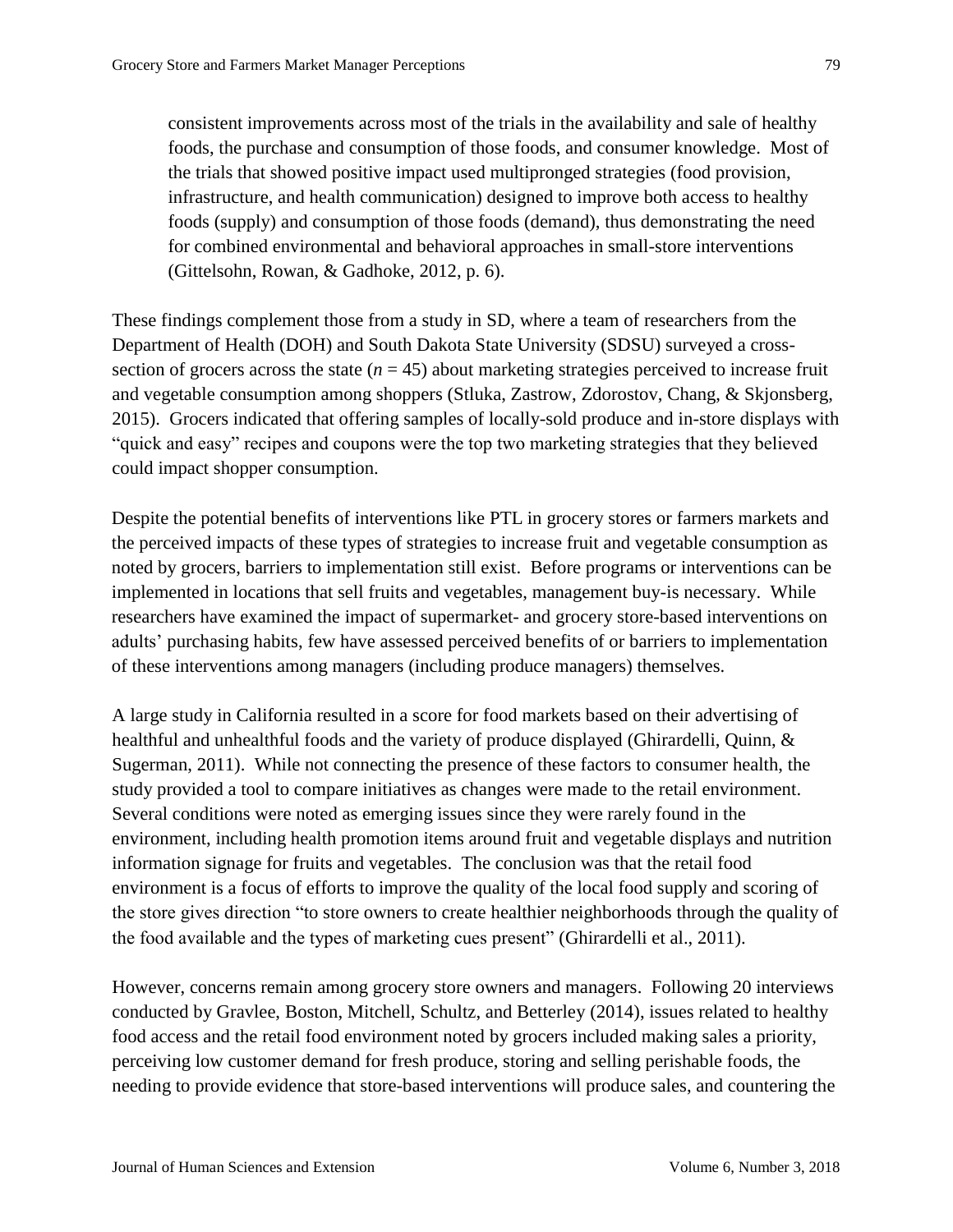perception that healthy food costs more. In their summary, Gravlee et al. (2014) concluded that community food environments are complicated by local marketing and promotion strategies, service and products in stores, as well as by the perception of residents of the local food store.

Little is written about the effect of produce manager perceptions or activities on consumer choices. Some advice is contributed by *The Farmers Market Training Manual* (Eggert & Farr, 2009) compiled by the Farmers Market Federation of NY and funded by a SARE grant from USDA. This collaborative group recommends to farmers market managers that consumers interested in health and diet make a connection with the fresh foods in the market, so a consistent message of these benefits should be promoted throughout the market. They conclude that consumers appreciate information to help them use the products they are buying plus recipes and information on preserving the foods. The suggestion from these experienced market promoters is that recipes can stimulate sales for unusual products or move fruits or vegetables that are abundant. The guide proposes that one of the market manager's important tasks is communication with the consumers by answering questions, promoting the market, and delivering an easily understood message. They must be passionate, and health and nutrition could be one part of that passion. However, the experts point out that managers are given their job with little or no instruction and usually learn on the job (Eggert & Farr, 2009). We maintain that the same is likely true of the small store produce managers in SD.

Before large-scale interventions can take place in locations like grocery stores or farmers markets, educators must partner with store and market management, as these individuals serve as gatekeepers for interventions that may take place at their store or market locations. A positive perception of educational programming can help ensure program buy-in from management, and help initiate or foster continued implementation. Therefore, the overall purpose of this study was to qualitatively examine the perceptions that grocery store and farmers market managers have regarding the implementation of a consumer education resource – the PTL resource set.

## **Methods**

*Pick It! Try It! Like It!* was developed by SDSU Extension to teach families and individuals how to shop for and prepare healthy fruit and vegetable dishes; it addresses some of the needs indicated by the surveyed grocers in SD. For the PTL resource set, SDSU Extension developed a mixed package of resources including fact sheets, recipe cards, and recipe videos about 43 different fruits and vegetables that can be grown in the region. The fact sheets and recipe cards contain three subtopics on each local fruit or vegetable: (a) tips for choosing the produce, (b) ideas for how to prepare or try it, (c) and nutrition information that accompanies easy and healthy recipes (see Figure 1). Any of these materials can be downloaded, viewed, or printed from http://igrow.org/healthy-families/health-and-wellness/pick-it-try-it-like-it/ as a complete package or as individual components to suit local needs.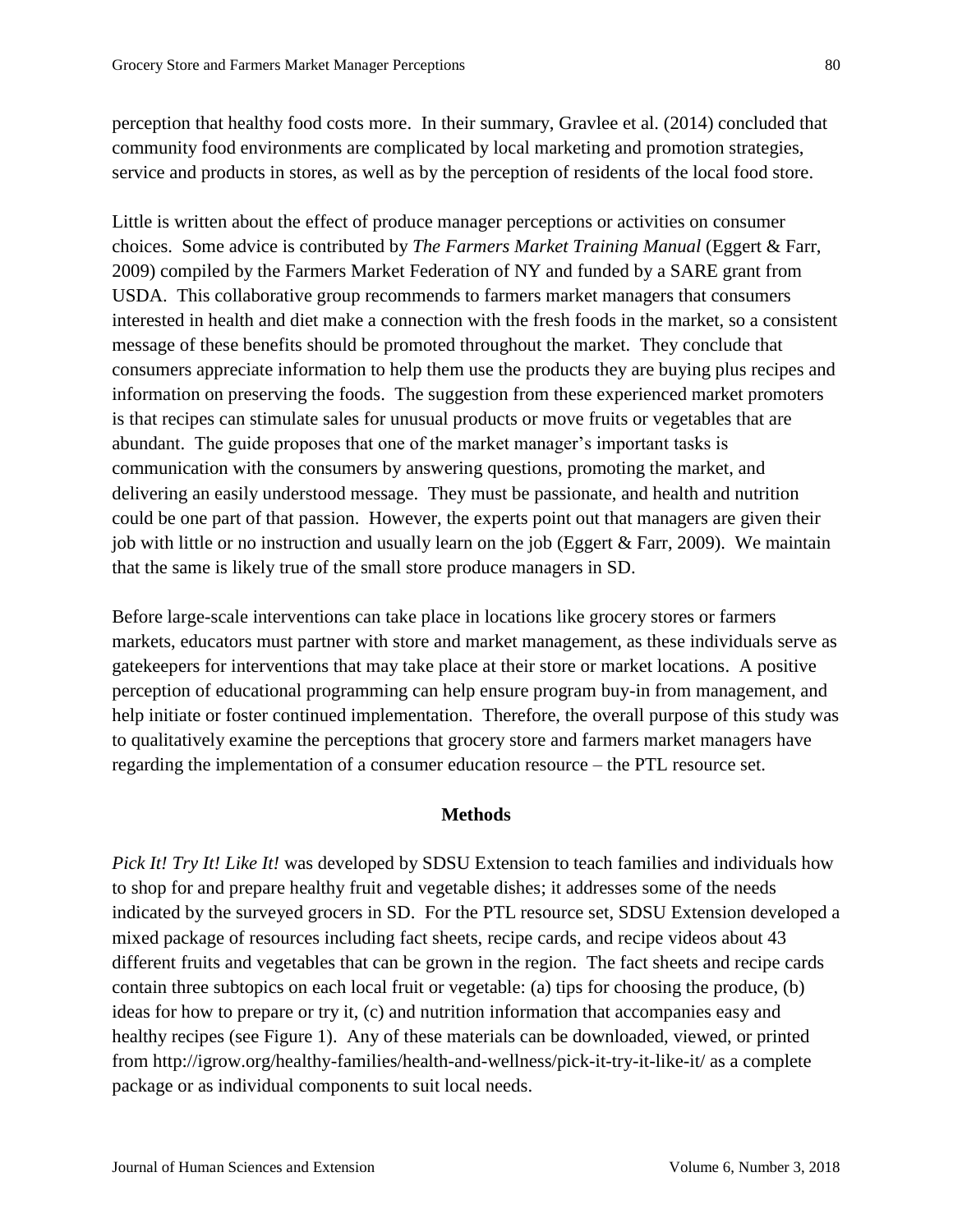## *Figure 1. Front and Back of a PTL Card*

### Pick it! Thy it! Like it! **APPLE** Pick it! Thu it! There are about 2500 varieties of apples with Apples are great as fresh snacks, and can varying crispness and sweetness. easily be packed in lunches. Look for smooth skin with bright coloring, no Core and slice apples to add to salads, chop bruises or soft spots. for fruit salads. Storing in a bag or drawer in the refrigerator Simmering peeled apple slices with a little water causes them to break down and creates helps them last longer. applesauce. As apples ripen, they can also cause fruits and vegetables nearby to ripen. Baking or drying apples can make apple chips. Find recipes & videos at iGrow.org South Dakota State University, South Dakota counties, and U.S. Department of Agriculture cooperating. SDSU South Dakota State University adheres to AA/EEO guidelines in offering educational programs and services **Extension** This material was funded by USDA's Supplemental Nutrition Assistance Program (SNAP) Publication: 04-5001-2013

## Like it

## **Hurry Up Baked Apples**

#### **Ingredients:**

- 2 medium-size tart apples (Granny Smith, Braeburn, Cortland, Jonathan, Fuji)
- 1 teaspoon white or brown packed sugar
- 1/4 teaspoon ground cinnamon
- 2 Tablespoons oatmeal
- 2 Tablespoons (total) raisins, sweetened dried cranberries, chopped walnuts, or other nuts
- 1 (6-ounce) container low-fat vanilla yogurt

#### **Directions:**

- Cut apples in half lengthwise. Use spoon to remove cores and hollow out a space 1 inch or more deep. Arrange apple  $1.$ halves, cut sides up, in microwavable dish. Cut thin slices off bottoms to keep from tipping.
- 2. Combine sugar, cinnamon, oatmeal, raisins, and nuts. Fill each apple half.
- 3. Cover with plastic wrap. Fold back one edge 1/4 inch to vent steam.
- 4. Microwave 3 to 3 ½ minutes, or until apples can be cut easily. Take from microwave. Let sit a few minutes.
- 5. Spoon yogurt over the top.

#### Yields 4 servings.

Nutrition Facts per Serving: Calories 120; Fat 2g; Cholesterol 5mg; Sodium 30mg; Carbohydrates 26g; Fiber 3g; Sugars 20g; Protein 4g

Sources: http://recipes.extension.iastate.edu/2011/12/19/hurry-up-baked-apples/ http://urbanext.illinois.edu/apples/intro.cfm<br>http://urbanext.illinois.edu/apples/varieties.cfm http://www.flickr.com/photos/deborahfitchett/2

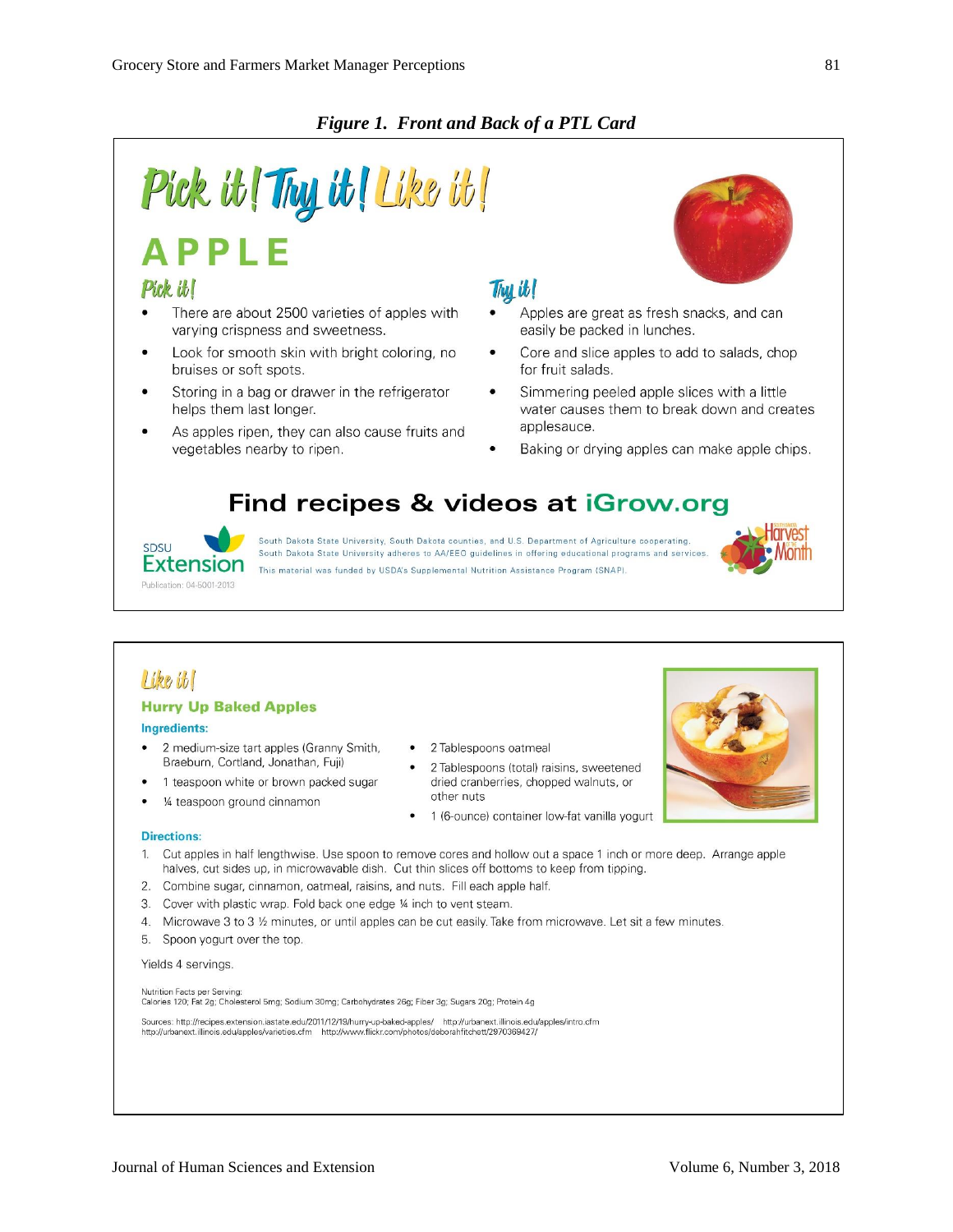The PTL materials were created using Supplemental Nutrition Assistance Program (SNAP) Education dollars as a linkage between SNAP, SNAP-Ed, and grocery stores in SD to create healthy options and to drive SNAP participants at the point-of-purchase to make healthier purchases, such as fruits and vegetables (Chrisinger, 2015). SNAP-Ed dollars can be utilized to help grocers to look at environmental changes in their stores that can be linked with the SNAP program to make positive changes in individuals who shop, live, work, and play in their communities.

PTL materials were designed for SD following an example of informational produce cards from University of Nebraska-Lincoln Extension (n.d.). Collaborators included a SNAP-Ed program associate and a horticulture field specialist with review by the SNAP-Ed program coordinator, a Registered Dietitian. Before this implementation, SNAP-Ed paraprofessional nutrition assistants, using the materials in grocery store sampling settings, reported interest in the materials by customers and approval of their usefulness for the nutrition assistant.

In this PTL project, the materials were used as an extension of the direct education model and in a social marketing format, where grocery store and farmers market managers were encouraged to request and use these materials in locations where fruits and vegetables were sold. The manager selected the mix of produce he wanted, and sets of recipe/fact cards were mailed to him, along with encouragement to visit the PTL website to download other resources, such as videos, signage, and sampling instructions. The ideal setup utilizing the PTL materials was an in-store display/sampling table with recipe cards and the recipe video to encourage shoppers to taste and discuss the use of fruits and vegetables in their meal preparation and planning. Additionally, complementary to the occasional sampling, produce area signs and recipe rack cards were to be placed near the featured produce items, swapping them out monthly to highlight a new produce item. During the shorter season of a farmers market, it was ideal for the sampling to be held each week for an in-season fruit or vegetable.

## **Data Collection**

Over 200 grocery stores were contacted by postcard invitation using a contact list created for a previous project (Stluka et al., 2015), as well as all farmers markets listed with the SD Specialty Crop Producers Association. Corporate chain grocery stores, which are among the largest in the state, were omitted because they had declined an invitation to use the PTL materials in the past. The stores contacted represent approximately 2/3 of the grocery stores in the state. The invitation to participate directed interested stores and markets to a Survey Monkey website to provide contact information and to check the mix of up to 20 fruits and vegetables in PTL for implementation. Sets of 30-45 cards on each produce item chosen by the manager were offered to the partnering site free of charge. The website also included an agreement to dispense the free cards in the grocery store at approximately once per month for a period of nine months or more.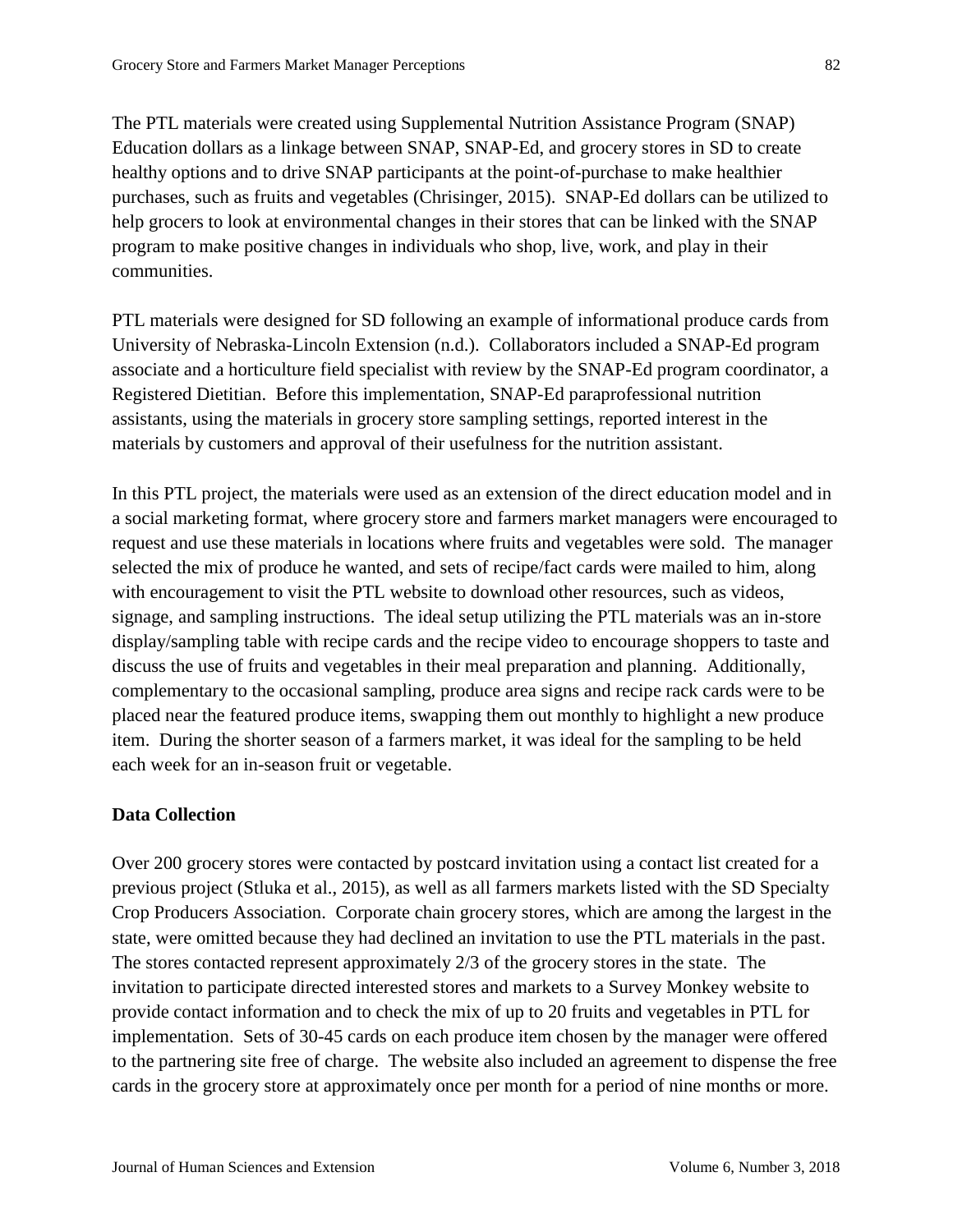Materials were mailed to the contact person with a cover letter describing how to use the materials and inviting them to add a sampling component and the video demonstration of the recipe which could be downloaded from the website.

The grocery store sites who self-selected and indicated interest in implementing the program were from all areas of the state. The farmers markets were recruited via email invitation or phone call using all 27 markets listed on the SD Specialty Crops website. The implementers of the program were often the owner or occasionally a grocery/produce manager. In the year following distribution of the cards to the stores and markets, all of the locations (43 managers) that requested the PTL materials during 2013-14 were contacted via phone and asked to participate in a short survey. Ten location managers (8 grocery stores) did not agree to participate. The survey was adapted from a tool used by Iowa State University Extension following input and review from local SNAP-Ed staff. Thirteen questions were asked with notes taken by the interviewer as responses were narrated (Table 1). Data were obtained from 18 grocery store managers and 15 farmers market managers; however, five of these individuals had not displayed materials for various reasons. Therefore, data presented are from 28 managers (13 grocery store and 15 farmers market). Interviews lasted approximately 10 minutes.

## *Table 1. Questions Asked of Grocery Store and Farmers Market Managers via Phone*

- 1. What did you like best about the campaign of Pick It! Try It! Like It!
- 2. Did you hear anything from other staff about this program?
- 3. Did you hear anything from the consumers at your facility about the cards?
- 4. Do you believe the recipe card accessibility impacted product sales?
- 5. Have you observed any other benefits?
- 6. What did you like least about the Pick It! Try It! Like It! curriculum?
- 7. Were you able to perform any demonstrations or have samples prepared from the Try It! recipes?
- 8. Did you also view the full page flyer option or the videos online? If so, do you have any comments about them?
- 9. Do you feel that the Pick It! Try It! Like It! program improved your own personal knowledge about fruits and vegetables?
- 10. What would you change about the Pick It! Try It! Like It! program for the coming year?
- 11. Would you be interested in further utilizing Pick It! Try It! Like It! in your facility in coming years?
- 12. Suggestions for reaching lower income consumers? (e.g., observations about their shopping habits, preferences, or responses to the cards)
- 13. Any other comments you would like to add?

## **Data Analysis**

Notes from the phone interviews with managers who implemented PTL were analyzed through the qualitative method known as content analysis. Qualitative approaches to interview data can be used to systematically examine the contents of communication for meaning (Krippendorff,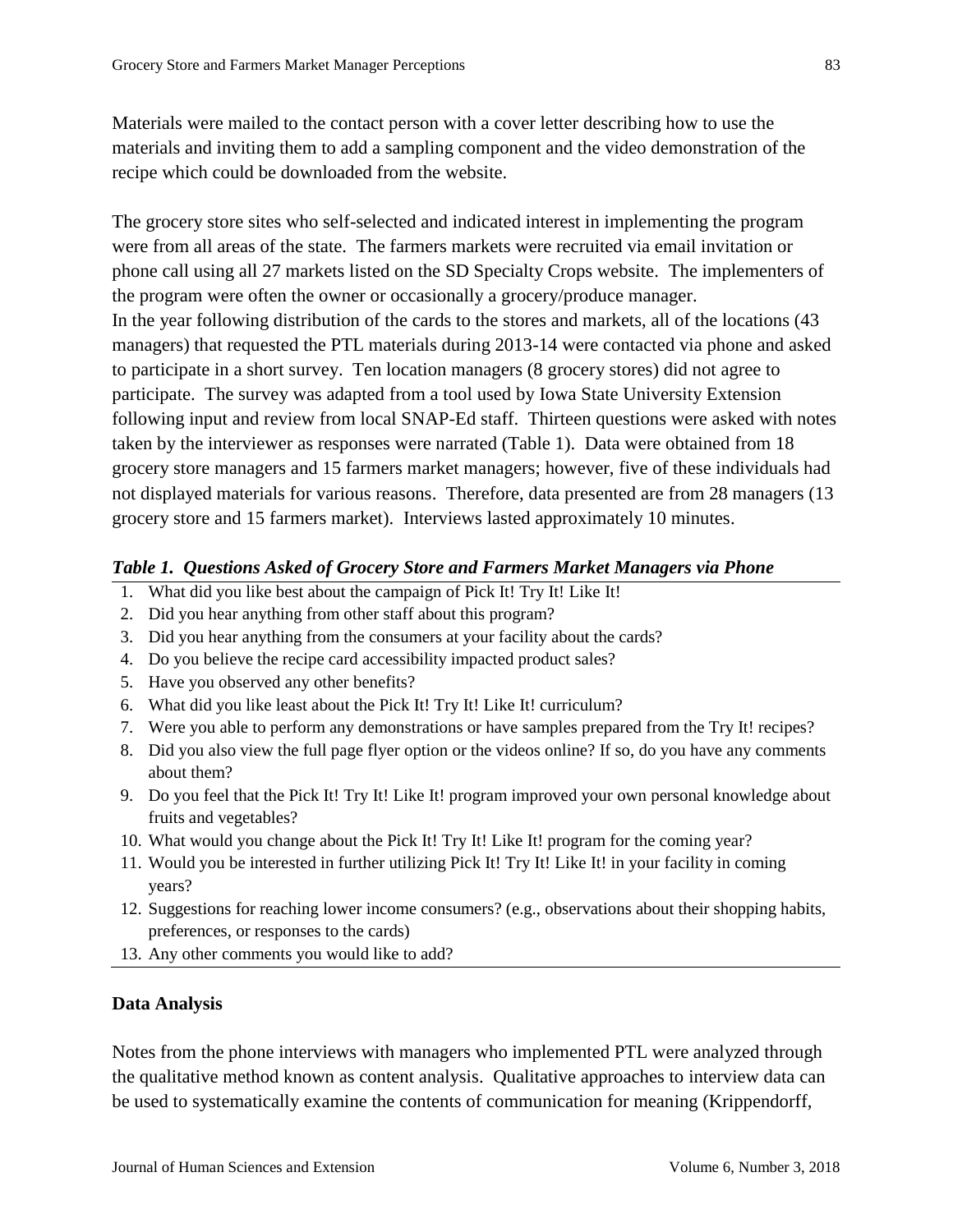2013) without injecting one's own ideas into the data. Coding was conducted after several readings of the interview notes by an unbiased researcher not involved in the study, and the evaluation proceeded using qualitative analysis software (NVivo 10 by QSR International). The goal of the analysis was to determine emerging themes in responses to the broad, open-ended questions and to gather meaningful insights from manager comments that could be used for future program development. Themes were generated based on the grouping of responses with similar meaning. Frequencies were delineated for questions that lent themselves to that method of analysis. Responses were coded as to location type throughout, either farmers market or grocery store, which allowed for insights into how PTL is perceived in these different settings.

### **Results**

A total of 28 managers provided usable data (13 grocery store, 15 farmers market). Managers were first asked to describe what they liked best about PTL (Question 1). Themes that emerged from this open-ended question included the visual attractiveness of the materials ( $n = 26$ ), the informational value ( $n = 20$ ), and the ease or usefulness of the resource set ( $n = 5$ ). Additionally, 25% of respondents  $(n = 7)$  specifically stated that the recipe was one of the things they liked best about the resource set, while five of these same managers added they would like more recipes for each item. In contrast, when managers were asked to describe what they liked least about PTL (Question 6), display issues involved with dispensing the cards in the space available in the produce area  $(n = 13)$  and the large size of the  $4x6$  inch informational cards  $(n = 12)$  were noted. Seven of the 13 managers that expressed issues with the display were from farmers market locations and were specifically referring to weather-related issues such as wind.

Managers were asked if they believed PTL impacted produce sales (Question 4). Results were mixed, with 11 respondents stating yes, nine stating no, and five stating maybe. Farmers market managers were more likely to say maybe (38%), while grocery store managers were more likely to say yes (58%). Commentary on this question indicated that this may vary by product, with sales being impacted for the less common products such as kohlrabi, and that it may be too difficult for sites to measure the impact on sales. One manager stated, "Certain items yes because they [consumers] have no idea how to prepare it," while another specified that the "Kohlrabi recipe helped in the sale of the product." Additionally, a grocer commented that "Customers really liked them and want to cook with fresh produce and don't know how," and "Some people commented 'Oh, I didn't know that'" when viewing the PTL resources. When asked about overall benefits of the resource set (Question 5), managers made statements indicating the materials served as a conversation point in the grocery stores and added something different to the farmers markets. Managers noted that "The nutrition facts were nice," – they did see kids picking them up – and that, "People like something free."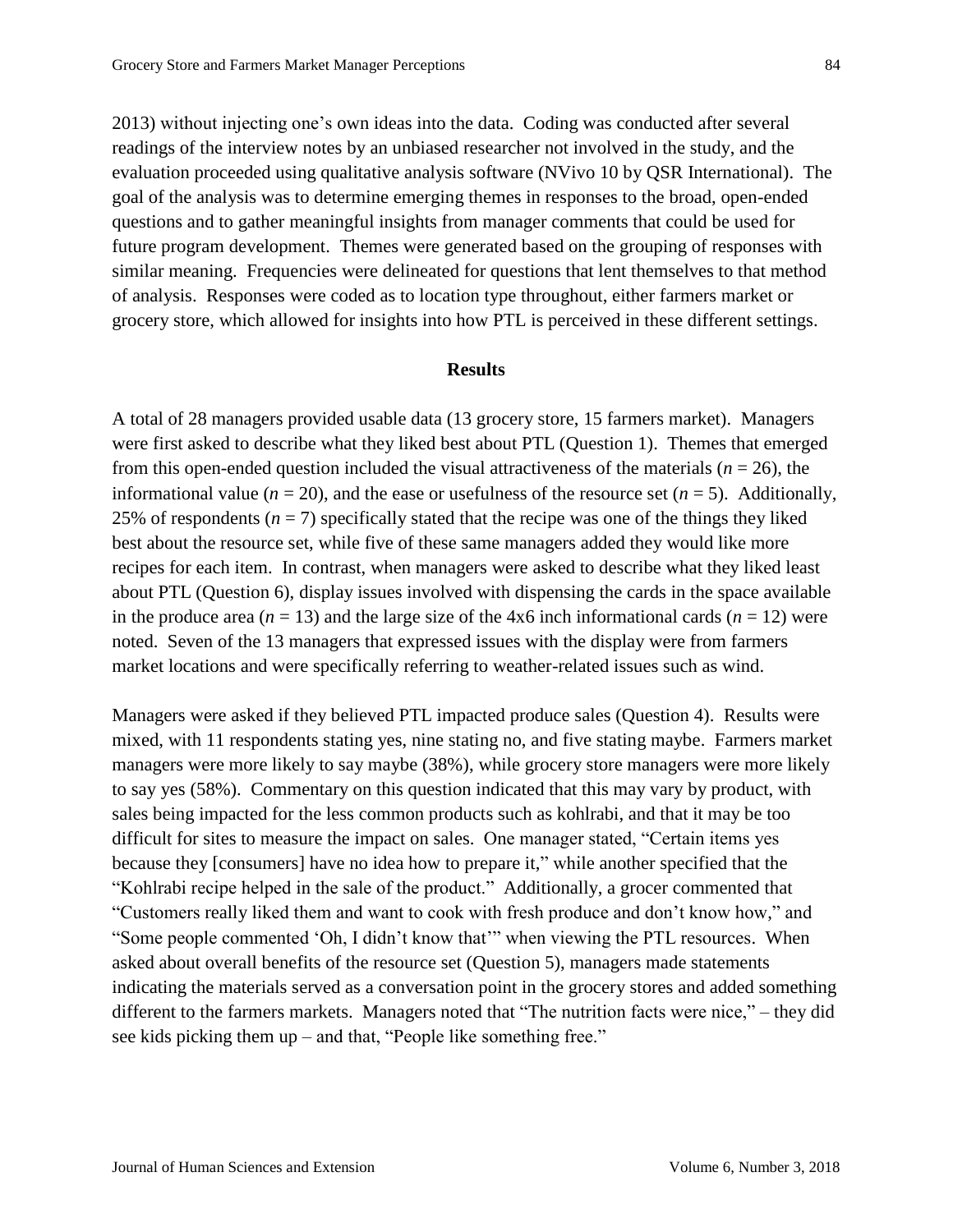Only six managers (five grocery store and one farmers market) indicated produce demonstrations (using specific produce in a recipe with customer samples being provided) were used as part of the PTL intervention at their location (Question 7). The farmers market managers cited difficulty with water, electricity, and food safety as barriers to demonstrations, while the grocery store managers cited staffing and lack of traffic as barriers to demonstrations at their locations. The majority of the managers (64%) stated that the PTL resources improved their own knowledge of fruits and vegetables (Question 9), with both farmers market and grocery store managers affirming this benefit of the educational resource set. Managers responded that the PTL resources helped them with "the less popular and less known veggies" and "produce I am not quite familiar with." Additionally, managers felt the materials were "educational for the not so common vegetables."

When asked what they would like to see changed about the PTL resource set (Question 10), managers suggested asking vendors at farmers markets about topics for future cards and creating a recipe card (or fact sheet) display that holds up to wind challenges at outdoor locations – perhaps something like a tear-off pad of recipe cards. Managers were also asked how this educational resource set could be used to reach low-income populations (Question 12) specifically. Responses centered on ideas such as working with SNAP  $(n = 7)$ , working with county social services  $(n = 5)$ , providing education such as cooking classes to go along with the program ( $n = 6$ ), and working with the local food pantry ( $n = 3$ ). One grocery store manager suggested implementing the program around the  $10<sup>th</sup>$  of the month when SNAP benefits are released. A farmers market manager suggested that they could sell smaller quantities of an item to make it more affordable for this audience and attach a PTL recipe. Additionally, one farmers market manager discussed taking the PTL program to the local food pantry, while a grocer suggested partnering with local "service groups – diabetes, WIC, Lions Club."

When asked for additional commentary (Question 13), managers indicated overall that the PTL educational resource set was beneficial. One farmers market manager stated that his customers really like to cook with fresh produce and do not know how, while another commented that the cards were especially beneficial for the fruits and vegetables that were less popular. Grocery store managers commented that they liked the general message and their customers appreciated them. When asked if they would use PTL again (Question 11), the majority affirmed  $(n = 25)$ , 89%) with commentary that "Education is always great," and "Anything helps." Of note, 100% of the farmers market managers  $(n = 15)$  stated they would use the program again.

## **Discussion**

This study used a qualitative approach to elicit the perspectives of managers at grocery stores and farmers markets regarding an educational resource set designed to increase consumer consumption of fruits and vegetables through increased consumer knowledge about purchasing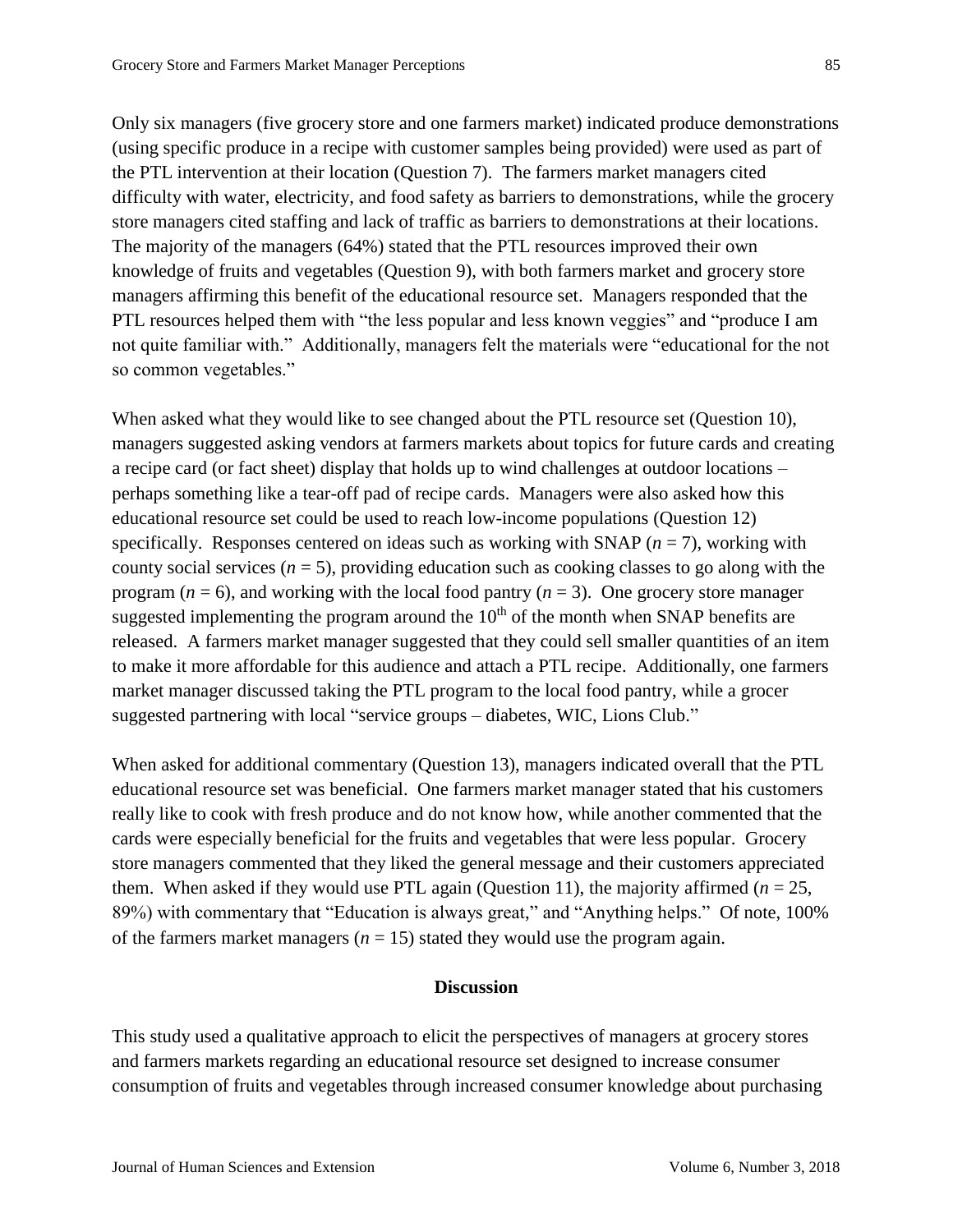and preparing a variety of fruits and vegetables. Managers may serve as gatekeepers for what fruits and vegetables are available in grocery stores and farmers markets and how they are marketed, so it is important to understand their perspectives regarding education implementation. Overall, managers reported the resource set was beneficial; however, barriers were identified which can inform future program planning.

Gatekeeping is the process through which information is filtered for dissemination, usually concerning publication, broadcasting, or some other mode of communication (Barzilai-Nahon, 2008). In the case of PTL, where materials are provided to locations by Extension educators, but implementation is ultimately up to location staff, managers at these locations may be filtering this information. The gatekeeping in this situation may be positive, with someone implementing all facets of the resource set and working to promote it within a location, or it may be a barrier, with the resource set not being fully implemented or not being implemented at all. In the present study, one grocer commented that "the cards are up – they can take if they want but these people don't care," indicating a possible negative gatekeeping situation. Similarly, another grocer stated, "90% of my clients don't care, and 10% do."

To add to this issue, managers and their customers may not have the same perspectives about what is most impactful for influencing behavior change. In one study, consumers  $(n = 445)$  who shopped at grocery stores were surveyed on a variety of topics, including attitudes and perceptions regarding a healthy diet and fruits and vegetables (Stluka et al., 2015). Grocers and consumers had slightly differing perspectives about the most effective methods for encouraging fruit and vegetable consumption. Grocers rated offering samples of local produce (ranked first), and in-store displays with quick and easy recipes paired with a coupon (ranked second) as ways to reach customers, with offering only coupons ranked third. Most consumers, however, agreed or strongly agreed  $(-75%)$  that they would buy more fruits and vegetables if they had coupons. Moore, Pinard, and Yaroch (2016) reported shoppers indicated that in-store coupons/specials, convenient/ready-to-eat foods, product labels/package advertising, and shelf labels/signs were tools that would encourage them to make healthier food purchases. Moreover, in-store tasting/recipe demonstrations and coupons/specials motivated frequent shoppers to make healthful purchases (Moore et al., 2016). Bringing managers and consumers together to discuss the most effective strategies for increasing produce sales and increasing produce consumption could further inform both future educational resource development and implementation.

In the present study, a majority of grocers and farmers market vendors indicated that the PTL materials increased their own knowledge, especially of less common fruits and vegetables. This indicates recognition that the resource set can influence knowledge, which would presumably apply to customers as well. Notably, over half of the participating managers also said that they perceived the cards as increasing their sales. This occurred more in the grocery stores where information at the point-of-purchase might have encouraged customers to buy, versus in the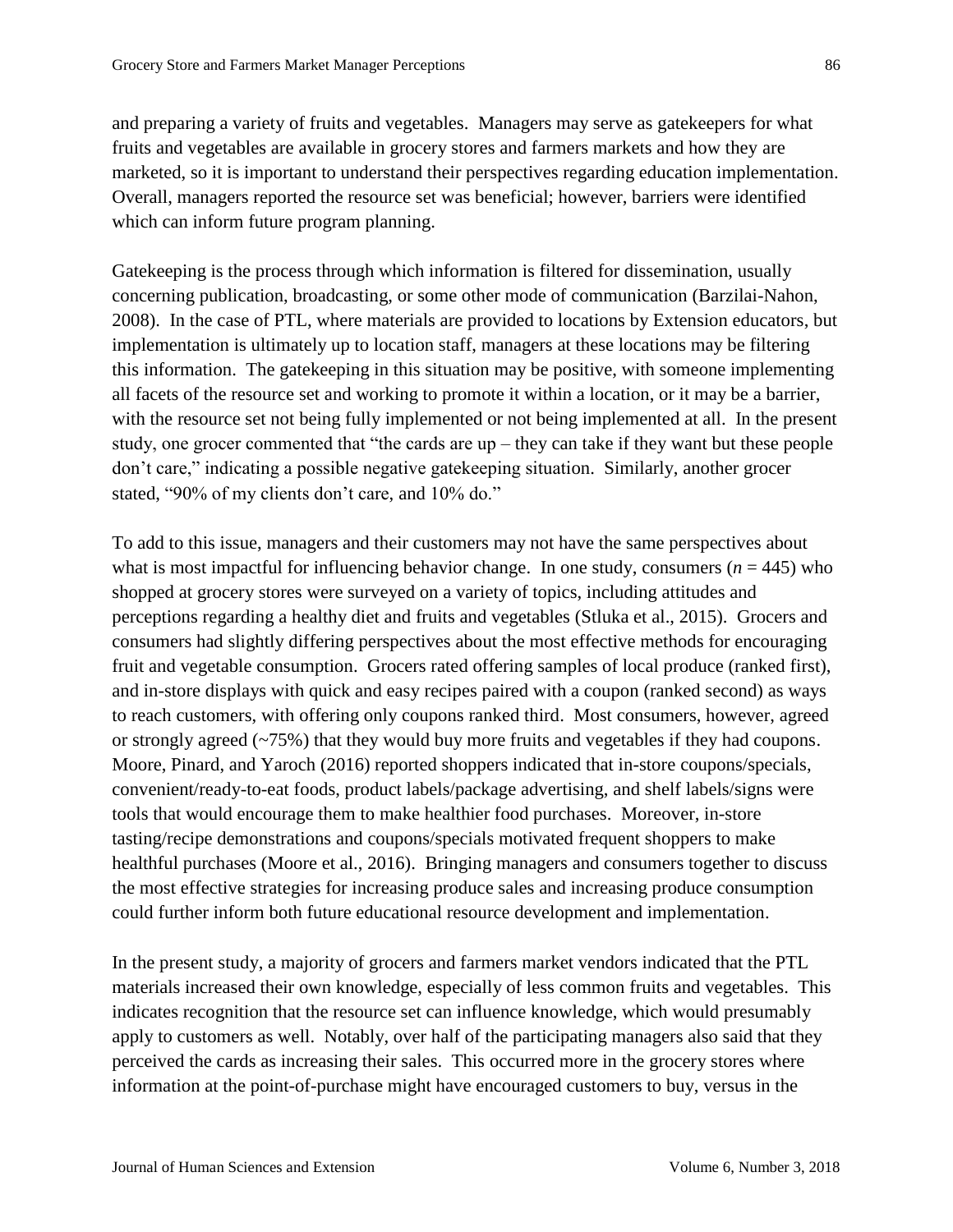farmers market where customers may have already been there with the intent to buy produce. Grocery store managers reported that the impact on sales seemed to be greatest on less common items, which could be interpreted as a result of point-of-purchase education.

Although PTL is well-received when implemented, challenges still exist with how it could best be implemented. While managers stated that the materials were visually attractive, informative and useful, there were some issues noted regarding display and the size of the cards. Suggestions were made about designing materials to address implementation barriers, including providing the materials on a tear pad as opposed to individual cards. While materials are currently provided in one way, perhaps they could be customized by locations themselves in the future. This is especially true where differences were noted between farmers markets and grocery stores. For example, farmers markets dealt with display issues like wind, while grocery stores had a different set of issues, such as finding space on already crowded shelves or displays to display the educational materials. These findings point toward differences between farmers markets and grocery stores and how the resource set can be best implemented. Stakeholders should be included in the development of materials in the future, and care should be taken to include representation from all locations where materials will be disseminated.

In some cases, implementation in general was an issue. Five of the grocers that received PTL materials did not implement the program. While three grocers did not give a reason for their lack of implementation, two stated the resource set was not a fit for their site. One of these managers stated, "It's just another sign, doesn't work," and another stated that it wouldn't work for their site because they "carry the bare minimum of produce." Full resource implementation was also an issue. While grocers in SD have indicated that samples or in-store demonstrations would be a method to increase produce consumption (Stluka et al., 2015), only five of the PTL managers in the present study actually set up a sample table or demonstration in their location. Most cited lack of space, staff, or traffic as barriers to demonstrations. Farmers markets struggled with lack of water and electricity. Demonstrations were also mentioned as a way to reach limited resource populations. PTL sampling instructions, including the exact quantities needed for the recipes to be sampled and notes for sampling display set up and discussion tips, are available for such implementation, but getting the word out about the new resource and then motivating sites to carry out demonstrations may be a challenge. This also highlights the importance of stakeholder input on resource design. While implementation of the resource set as a whole may be ideal, implementing pieces may be most feasible. Future research should investigate the most impactful components of the PTL resource set so this information can be provided to managers.

It is reasonable to suggest that to improve resource set implementation fidelity, and potentially resource set impact, more coaching or technical assistance for grocery store or farmers market managers is needed. One could surmise that managers need encouragement about their importance as partners and the potential value of this resource set. For example, if this was a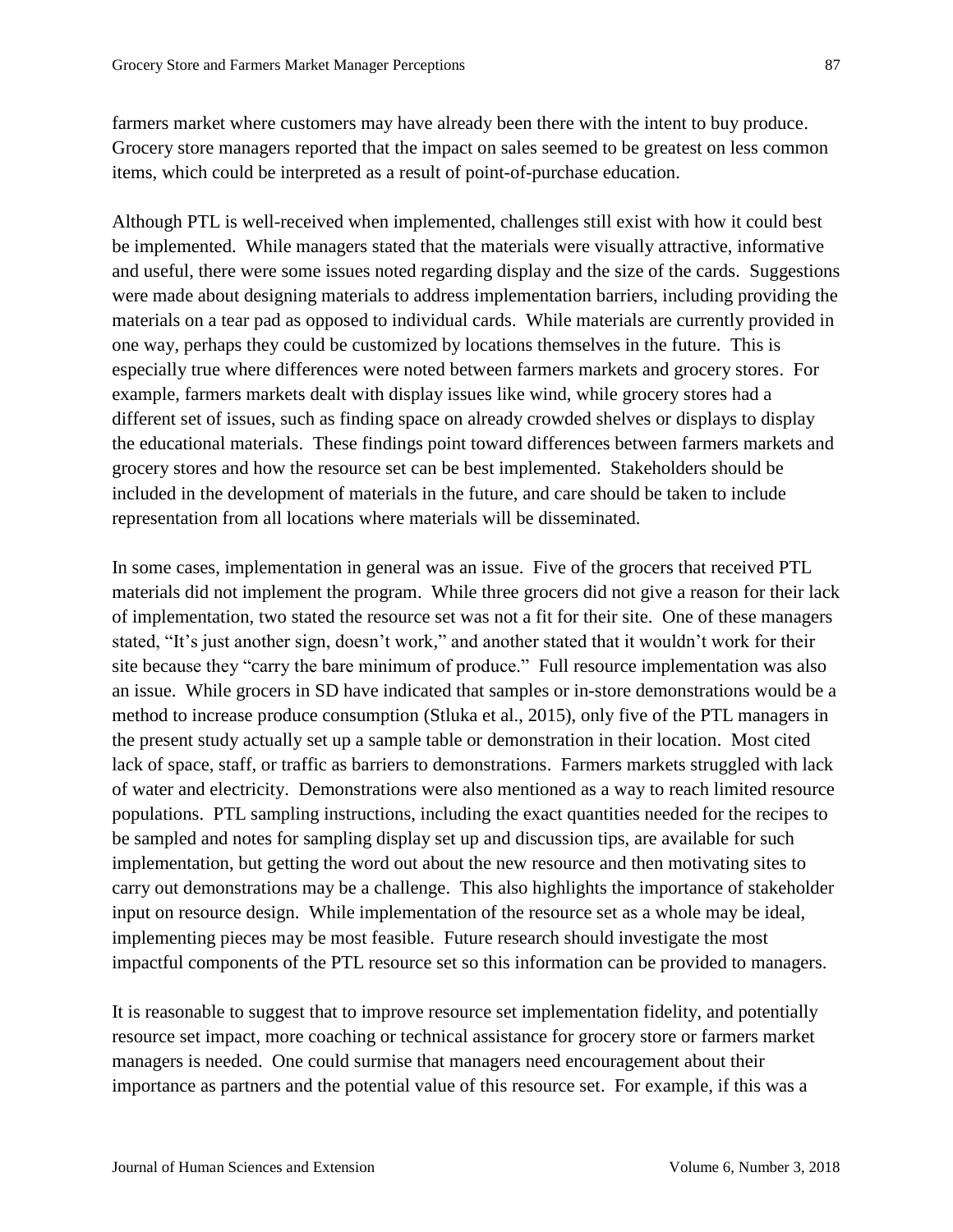new venture in one of these locations, there was a learning curve for management regarding placing materials out for public distribution. Follow-up calls from Extension staff (including SNAP-Ed Educators) could be scheduled, not only as reminders for putting out materials, but also to answer questions the managers may have. Such calls would address the issues surrounding managers not putting out materials or implementing PTL fully. Those managers who value the educational pieces and are invested in the materials may potentially be the best implementers in terms of consistency, fidelity, and strategic placement of materials within a location. For others, however, perhaps more Extension educator staff time is necessary to ensure proper resource implementation, as opposed to simply providing materials to a location for use. Further evidence to support the usefulness of this resource in changing behavior or impacting produce sales would also be useful, especially in marketing PTL to potential locations.

There are several limitations to this study that should be noted. First, qualitative research depends on researcher skills for the validity, and interviews for this project were conducted by a student researcher who took notes during the interviews but did not record the conversations verbatim. Analysis of those notes could have led to a loss of meaning in translation. The nature of qualitative research also makes it difficult for investigators to fully avoid personal bias (Tong, Sainsbury, & Craig, 2007). Second, while 43 sites requested materials and 33 participated in data collection (77%), ultimately only 28 provided usable data (65%), resulting in a relatively small sample size. However, saturation of themes was reached between both grocery store and farmers market managers. We are unaware of why the remaining sites did not choose to participate in data collection and how their responses may have differed from those who did. Additionally, some grocery stores who were approached about PTL did not request materials. Perhaps promotional materials did not reach them, or these managers did not see the value in the program. Future research should explore reasons for nonadoption among this cohort.

Despite these limitations, the present study also had several strengths. Data analysis was conducted by an experienced qualitative researcher and grounded in the expertise of the research team in this area. Findings were fairly consistent within the two groups (grocery store and farmers market managers), and knowledge was gained that can contribute to future work in community-based nutrition efforts. Qualitative research can identify subtleties and complexities that may not be identified in quantitative research and can contribute to our nuanced understanding of the barriers to implementation of market-based efforts in nutrition education. Qualitative investigations can also allow for more in-depth exploration of the research questions that remain.

## **Conclusions and Application**

The present study highlights the need for Extension educators to involve stakeholders in the development and revision of educational materials as well as in conversations about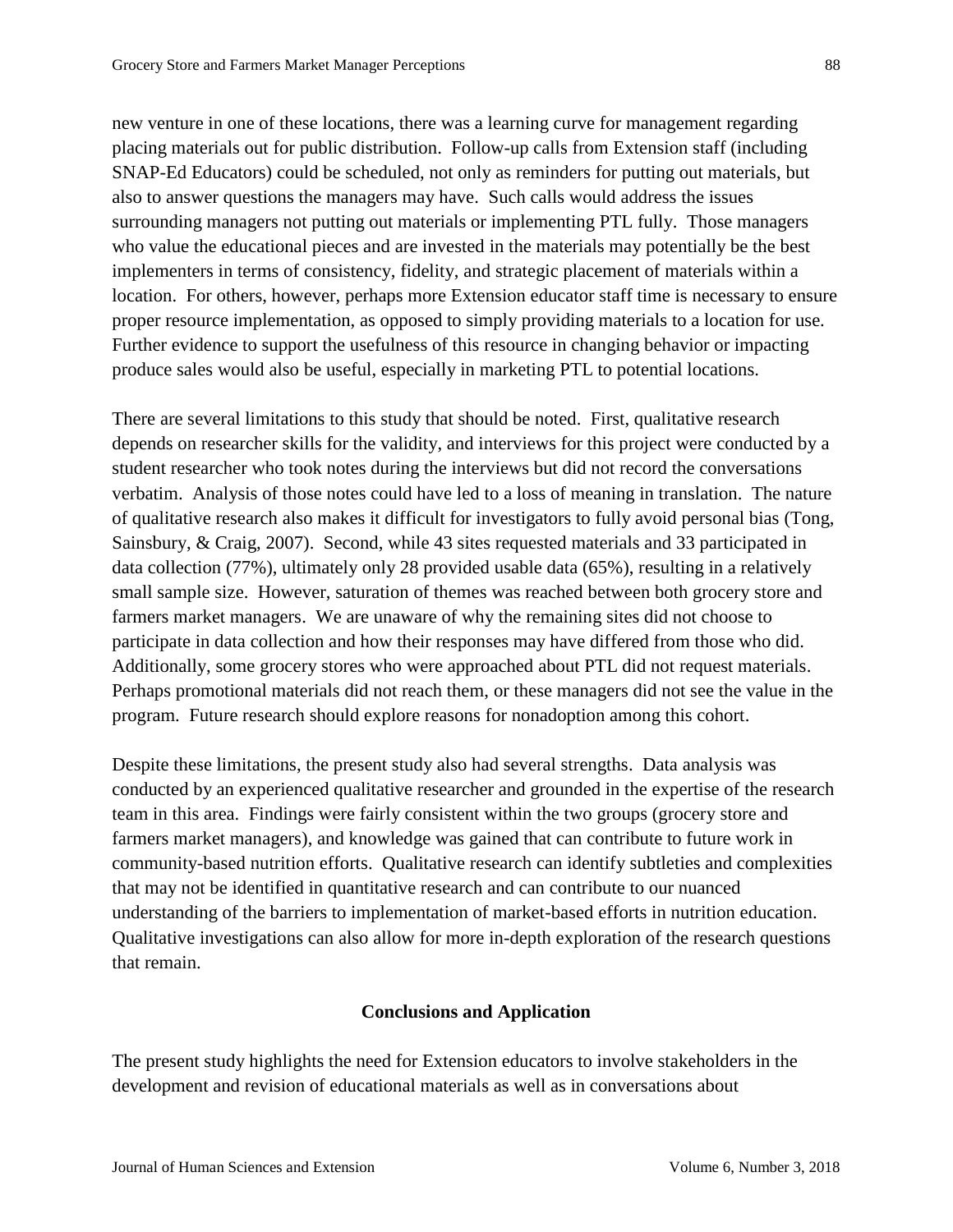implementation. If materials are already developed, as is the case with PTL, implementers should be allowed to select the mix of produce topics that they want and then be able to choose among resources such as recipe/fact cards, recipe step-by-step videos, produce area signage, and sampling/demonstration instructions. While providing localized customizable resource packages is desirable, program developers must be aware of the complicating factors of increased development cost and problems of logistics to supply these materials. Additionally, grocery stores likely could have increased consumer impact through the use of local educators such as SNAP-Ed nutrition assistants to more fully engage the grocery store managers in the implementation aspects of the program. Having a dedicated individual in the community to provide support, such as food demonstrations at the point-of-purchase, help with planning the instore educational mix and implementation tips and reminders, could help to align grocery store manager expectations with actual program outcomes. Future research should continue to examine the impact of utilization of these types of educational materials in grocery stores and farmers markets, especially when combined with more Extension educator involvement in implementation.

## **References**

- Barzilai-Nahon, K. (2008). Toward a theory of network gatekeeping: A framework for exploring information control. *Journal of the American Society for Information Science and Technology, 59*(9), 1493–1512. doi:10.1002/asi.20857
- Chrisinger, B. W. (2015). Reconsidering the Supplemental Nutrition Assistance Program as community development. *Journal of Nutrition Education and Behavior, 47*(3), 273–277. doi:10.1016/j.jneb.2014.10.005
- Eggert, D., & Farr, J. (2009). *Farmers market manager training manual*. Retrieved from http://www.nyfarmersmarket.com/wp-content/uploads/2014/08/NYFM\_Training \_Manual.pdf
- Escaron, A. L., Meinen, A. M., Nitzke, S. A., & Martinez-Donate, A. P. (2013). Supermarket and grocery store-based interventions to promote healthful food choices and eating practices: A systematic review. *Preventing Chronic Disease, 10*, E50. doi:10.5888/pcd 10.120156
- Ghirardelli, A., Quinn, V., & Sugerman, S. (2011). Reliability of a retail food store survey and development of an accompanying retail scoring system to communicate survey findings and identify vendors for healthful food and marketing initiatives. *Journal of Nutrition Education and Behavior, 43*(4 Suppl. 2), S104–112. doi:10.1016/j.jneb.2011.03.003
- Gittelsohn, J., Rowan, M., & Gadhoke, P. (2012). Interventions in small food stores to change the food environment, improve diet, and reduce risk of chronic disease. *Preventing Chronic Disease, 9*, E59. doi:10.5888/pcd9.110015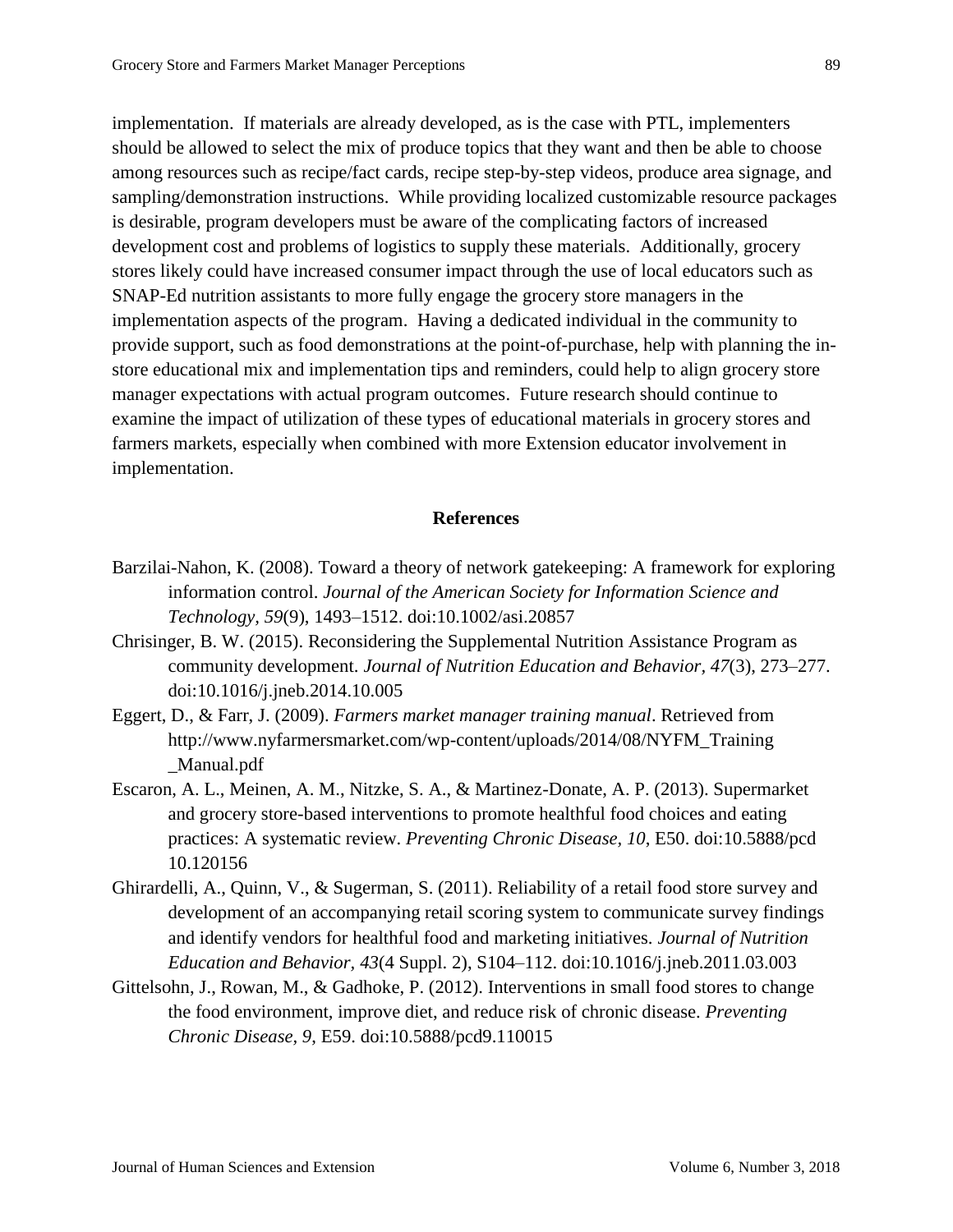- Glanz, K., & Yaroch, A. L. (2004). Strategies for increasing fruit and vegetable intake in grocery stores and communities: Policy, pricing, and environmental change. *Preventive Medicine, 39*(Suppl 2), S75–80. doi:10.1016/j.ypmed.2004.01.004
- Gravlee, C. C., Boston, P. Q., Mitchell, M. M., Schultz, A. F., & Betterley, C. (2014). Food store owners' and managers' perspectives on the food environment: An exploratory mixedmethods study. *BMC Public Health, 14*, 1031. doi:10.1186/1471-2458-14-1031
- Krippendorff, K. (2013). *Content analysis: An introduction to its methodology* (3rd ed.). Thousand Oaks, CA: Sage.
- Moore, L. V., Pinard, C. A., & Yaroch, A. L. (2016). Features in grocery stores that motivate shoppers to buy healthier foods, ConsumerStyles 2014. *Journal of Community Health*, *41*(4), 812–817. doi:10.1007/s10900-016-0158-x
- Moore, L. V., & Thompson, F. E. (2015). Adults meeting fruit and vegetable intake recommendations - United States, 2013. *Morbidity and Mortality Weekly Report, 64*(26), 709–713.
- Stluka, S., Zastrow, M., Zdorostov, C., Chang, K.-L., & Skjonsberg, L. (2015). Review of fruit & vegetable food system in South Dakota: Application and policy suggestions for other rural states. *Journal of Human Sciences and Extension, 3*(3), 124–142.
- Story, M., Kaphingst, K. M., Robinson-O'Brien, R., & Glanz, K. (2008). Creating healthy food and eating environments: Policy and environmental approaches. *Annual Review of Public Health, 29*, 253–272. doi:10.1146/annurev.publhealth.29.020907.090926
- Tong, A., Sainsbury, P., & Craig, J. (2007). Consolidated criteria for reporting qualitative research (COREQ): A 32-item checklist for interviews and focus groups. *International Journal for Quality in Health Care, 19*(6), 349–357. doi:10.1093/intqhc/mzm042
- University of Nebraska-Lincoln, Institute of Agriculture and Natural Resources, Nebraska Extension in Lancaster County. (n.d.). *Fruit & vegetable facts.* Retrieved from https://lancaster.unl.edu/nep/fruitveggie.shtml
- Wells, K., Stluka, S., & McCormack, L. (2015). Pick it! Try it! Like it!: A grocery store-based approach to increasing fruit and vegetable consumption. *Journal of Extension, 53*(1), Article 1IAW5. Retrieved from https://www.joe.org/joe/2015february/iw5.php

*Lacey A. McCormack*, PhD, MPH, RD, is an Assistant Professor in the Department of Health and Nutritional Sciences at South Dakota State University.

*Shelly Brandenburger*, DC, PhD, RD, is an Associate Professor in the Division of Health and Natural Sciences at Presentation College.

*Karlys Wells*, MEd, is a former Extension Associate in the Food & Families Program for South Dakota State University Extension.